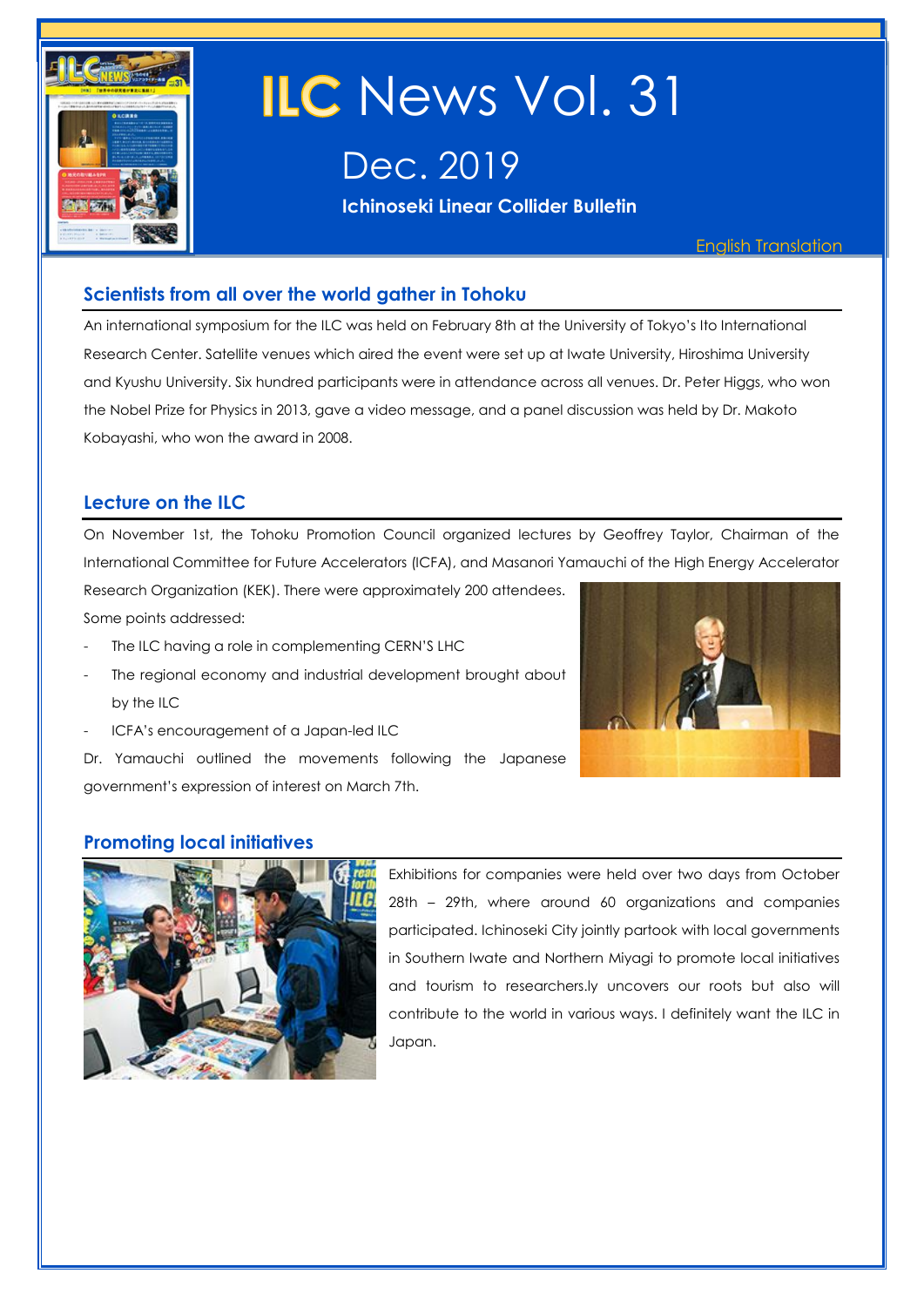## Pick Up News



#### **The second Ichinoseki Science Café**

The second Ichinoseki Science Café was held on September 7th at Ichinoseki Library. This was the first project in collaboration with the Institute of Technology, Ichinoseki College. Participants interacted with the college students through crafting accessories using a 3D printer. A short lecture on the ILC was given by Satomi Fujisaki.



#### **The third Ichinoseki Science Cafe**

The third Ichinoseki Science Café was held on September 21st at Daito Library. Masao Kuriki, professor at Hiroshima University held a lecture titled 'The ILC's Real Big Bang - Science, Society and Economy'. A discussion between participants and Prof. Kuriki followed.



## **A special lecture given at the Institute of Technology, Ichinoseki Collage**

A special lecture relating to advanced science by the International Economic Policy Committee was held on October 3rd at the Ichinoseki Institute of Technology, Ichinoseki College. Satoru Yamashita, Specially Appointed Lecturer at the International Center for Elementary Particle Physics, The University of Tokyo gave a lecture titled 'State-of-the-art Science and Technology to Solve the Mysteries of the Universe'.



#### **Special ILC classes at junior high schools**

Ichinoseki carries out special lessons on the ILC for junior high school students within the city. Throughout October and November, lectures and cloud chamber experiments were conducted at five junior high schools (Senmaya, Murone, Maikawa, Fujisawa, Iwai) by Masakazu Kurata, researcher at the Institute for Particle and Nuclear Research, High Energy Accelerator Research Organization (KEK).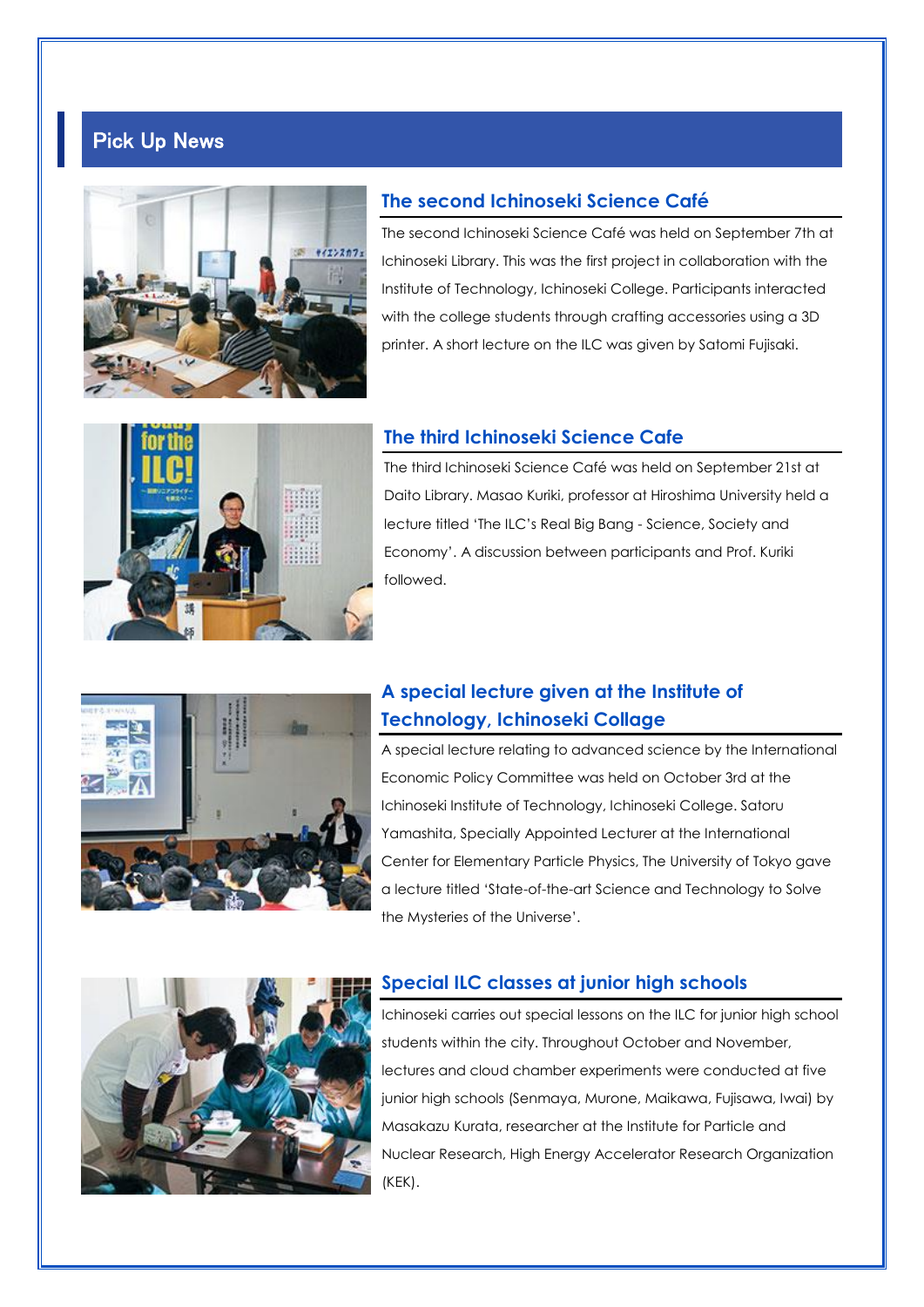## News Clippings

#### **KEK Proposes how expenses will be shared**

On October 2nd, the High Energy Accelerator Research Organization (KEK) released the 'Recommendations on ILC Project Implementation' which includes international cost sharing of the ILC project. This proposal has been provided to the Ministry of Education, Culture, Sports, Science and Technology (MEXT) to serve as a reference when discussing the ILC with other countries.

#### **ILC commentary seminar**

Approximately 80 people attended the ILC commentary seminar on October 5th held by the Tohoku ILC Preparation Office and KEK at the Kawasaki Rural Environmental Improvement Center. The latest movements on the project and resident's matters of interest concerning the ILC were addressed.

#### **The ILC Supporters resume activities**



On October 15th, the ILC Supporters Rally was held in Tokyo. Founder and film director Mamoru Oshii said, "I want this big dream to become a reality and leave it for the next generation." The ILC Supporters were established last year in April, and have gathered 61 celebrity supporters and approximately 320,000 general supporters.

### **Challenge contest held for high school students**



On October 26th, Iwate Prefecture held the Science and Engineering Challenge for High School Students in Iwate for the ILC. This contest had high school students within the prefecture present their research results in fields of either physics, chemistry, or engineering. There were six teams from four schools that gave presentations; Morioka Daiichi High School received the top governor award.



### **Onsite inspection by ICFA Chair**

On November 3rd, ICFA Chairman Geoffrey Taylor visited the proposed construction site in Ohara, Daito. Taylor said, "It's a beautiful site, and I've confirmed that the geological features are appropriate for building the ILC."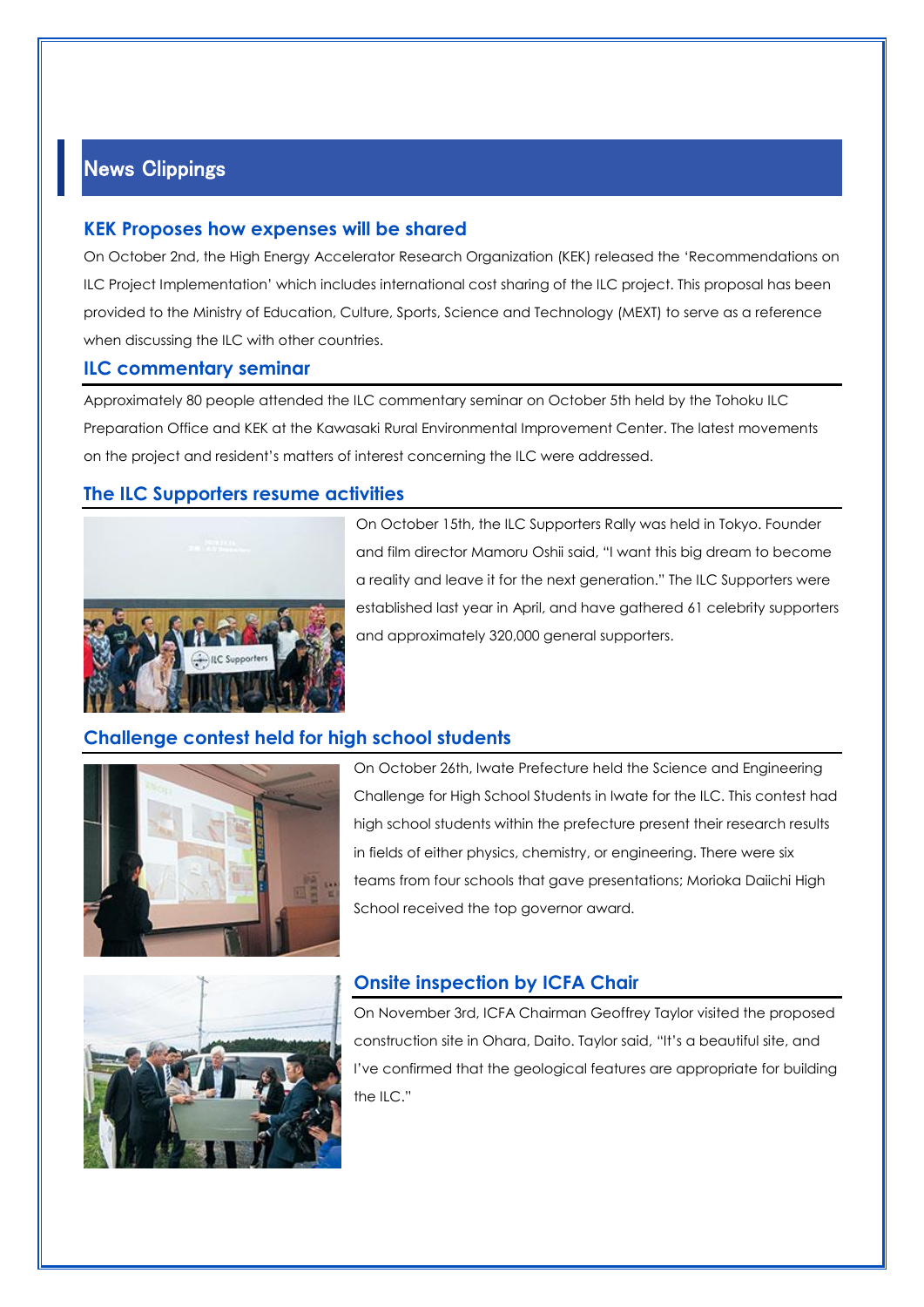## Q & A Corner

#### **Q: Will the ILC impact the plants and animals?**

A: In the preparatory stage of construction, environmental assessments to minimize impact will take place. If there is an indication of serious impact, sufficient measures will be taken. So far, a survey on the natural environment has been conducted around the planned ILC tunnel route and a proposal for studying environmental impact assessment methods has been drafted.

#### **Q: Will the landscape be impacted?**

A: In terms of the ILC, we encourage a design that reflects the voices of the local community such as building the campus in a way that makes the most of the scenery of the undeveloped woodland near populated areas - a facility that coexists with nature.

Although the ILC's main facilities are underground, there will be laboratory facilities, entrances to access the tunnel, and preparation facilities for the experiment built above ground.

In terms of above ground facilities, in order to make sure that disasters such as landslides are not induced by construction, safety measures of the tunnel entrances, waterproofing measures, evacuation guidance equipment and disaster prevention information systems will be examined.

Examples of CERN initiatives:

Trees planted to reduce noise and conceal structures.

Buildings and cooling towers designed to be built as low as possible.

Move seedlings grown for 5 years to the access area to harmonize with the buildings and landscape.

# Bell's Corner

#### **Ichinoseki/Hiraizumi Garbage Sorting Application**

If you are like me, you may have a collection of garbage in your house which you have no clue how to dispose of, or perhaps sorted bags of trash just sitting there because you were unaware of the collection day! Thankfully, there's now an application to download on your smartphone or tablet which can instruct on disposal methods of individual items, alert you when collection days are (for every category of trash) and clearly display the monthly disposal calendar. Best of all, it's available in English too!